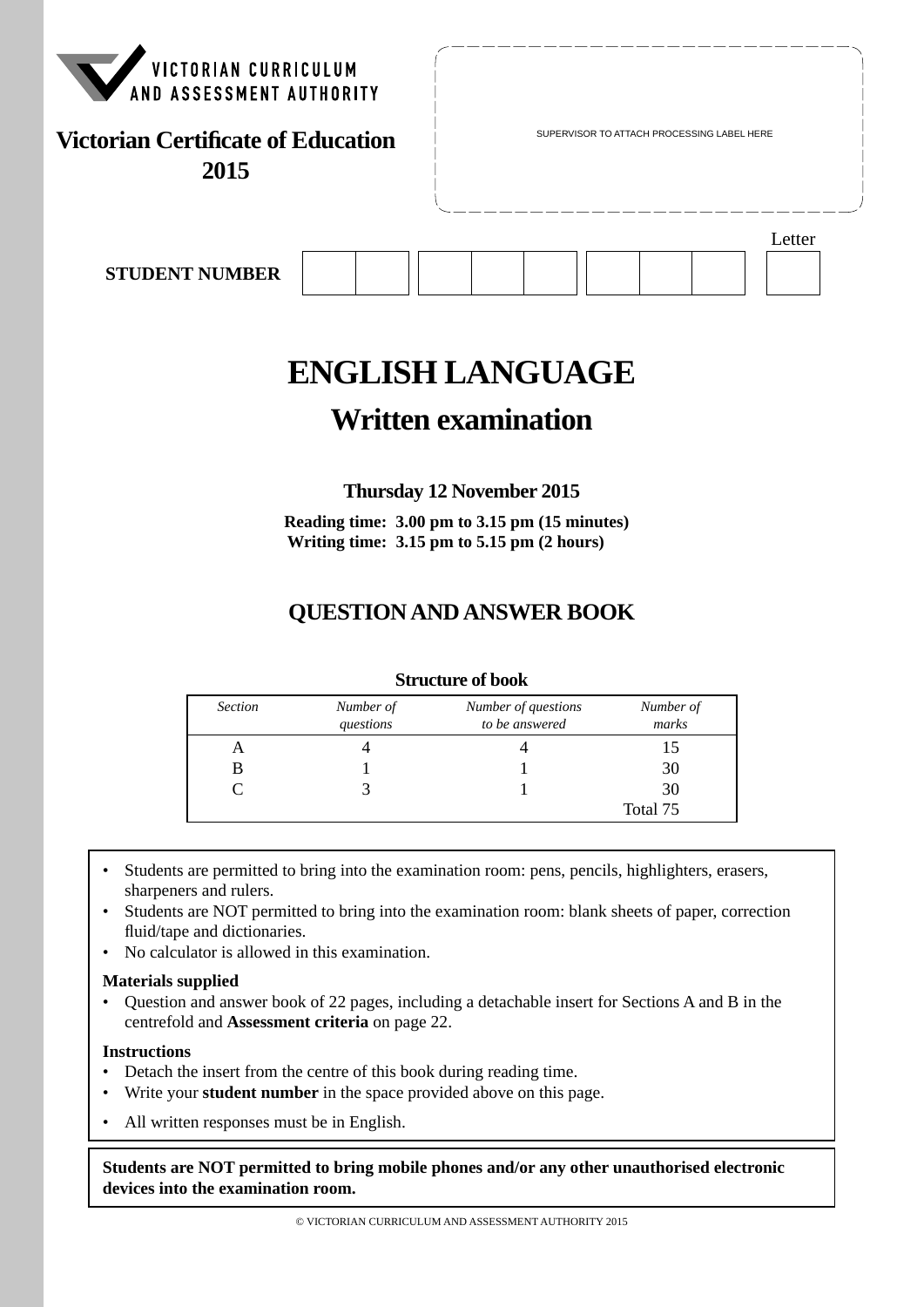#### **SECTION A – Short-answer questions**

#### **Instructions for Section A**

Refer to the insert from the centre of this book while answering this section.

Section A requires answers to questions about Text 1. Questions 1–4 refer to Text 1. Answer **all** questions in this section.

In your responses, you are expected to:

- demonstrate your ability to use relevant descriptive and metalinguistic tools
- demonstrate familiarity with the topics of Unit 3, 'Language variation and social purpose', and the topics of Unit 4, 'Language variation and identity'.

Section A is worth 15 marks.

#### **Text 1**

#### **Question 1** (3 marks)

What sentence types are used in lines 15 to 36? How do they reinforce the purposes of this text?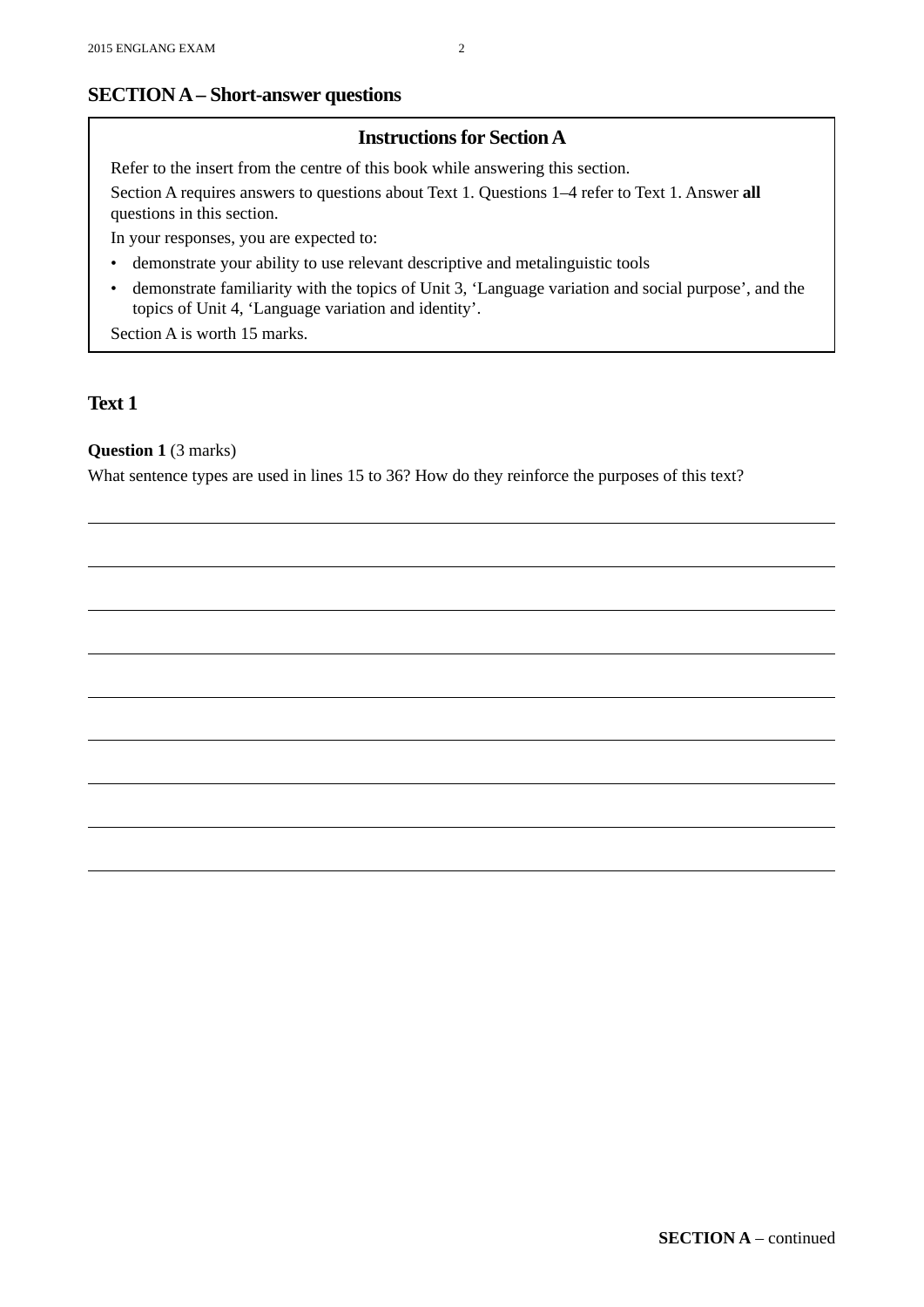#### **Question 2** (3 marks)

Using appropriate metalanguage, explain the functions of 'may' (lines 22, 24 and 41) and 'must' (line 30).

#### **Question 3** (4 marks)

Using appropriate metalanguage, explain how the lexical choices reflect the multiple fields/domains of this text. Refer to specific examples (quoting line numbers) in your answer.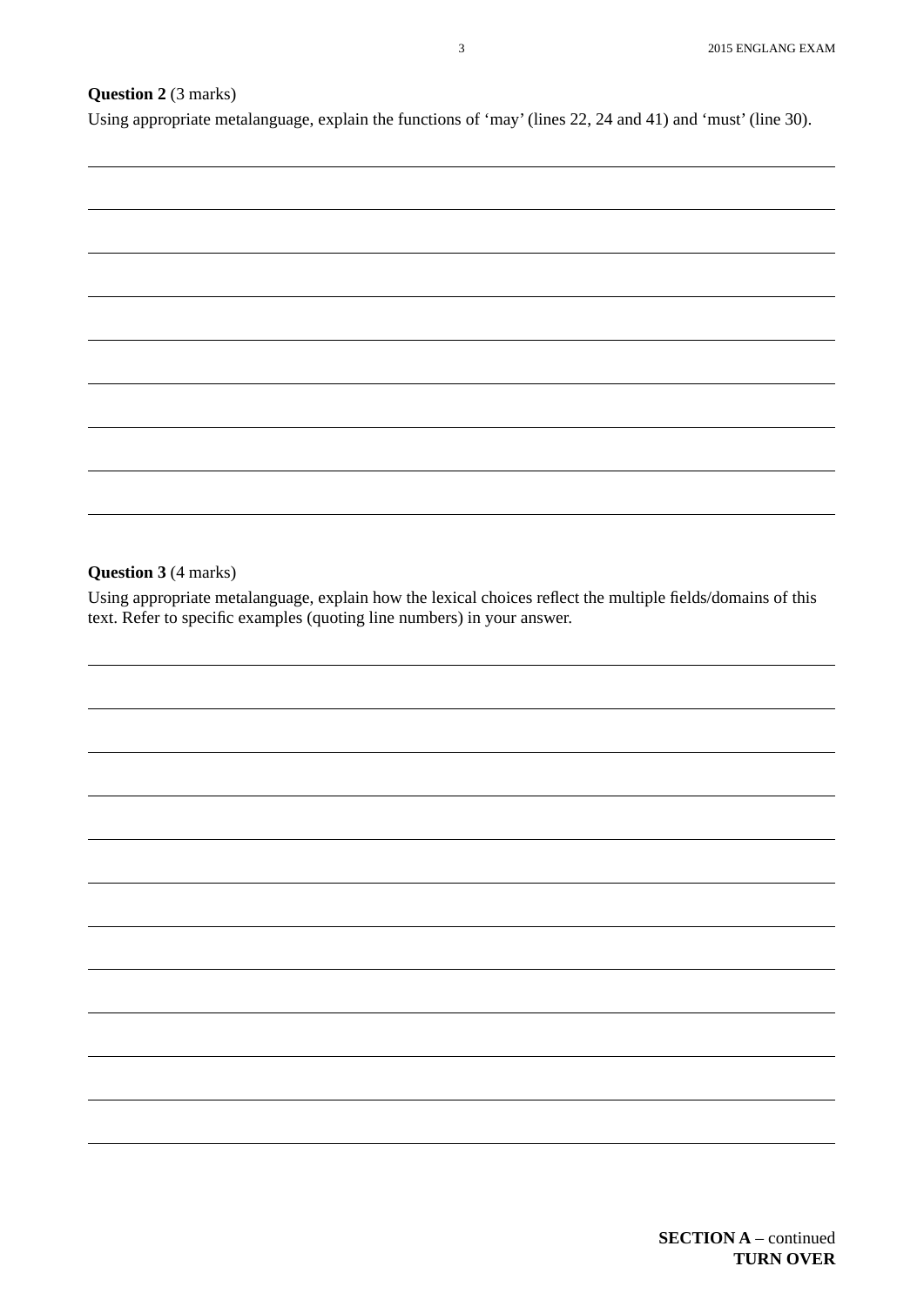Analyse the discourse features that contribute to the coherence of this text. Support your answer with specific reference to the text, quoting line numbers where appropriate.

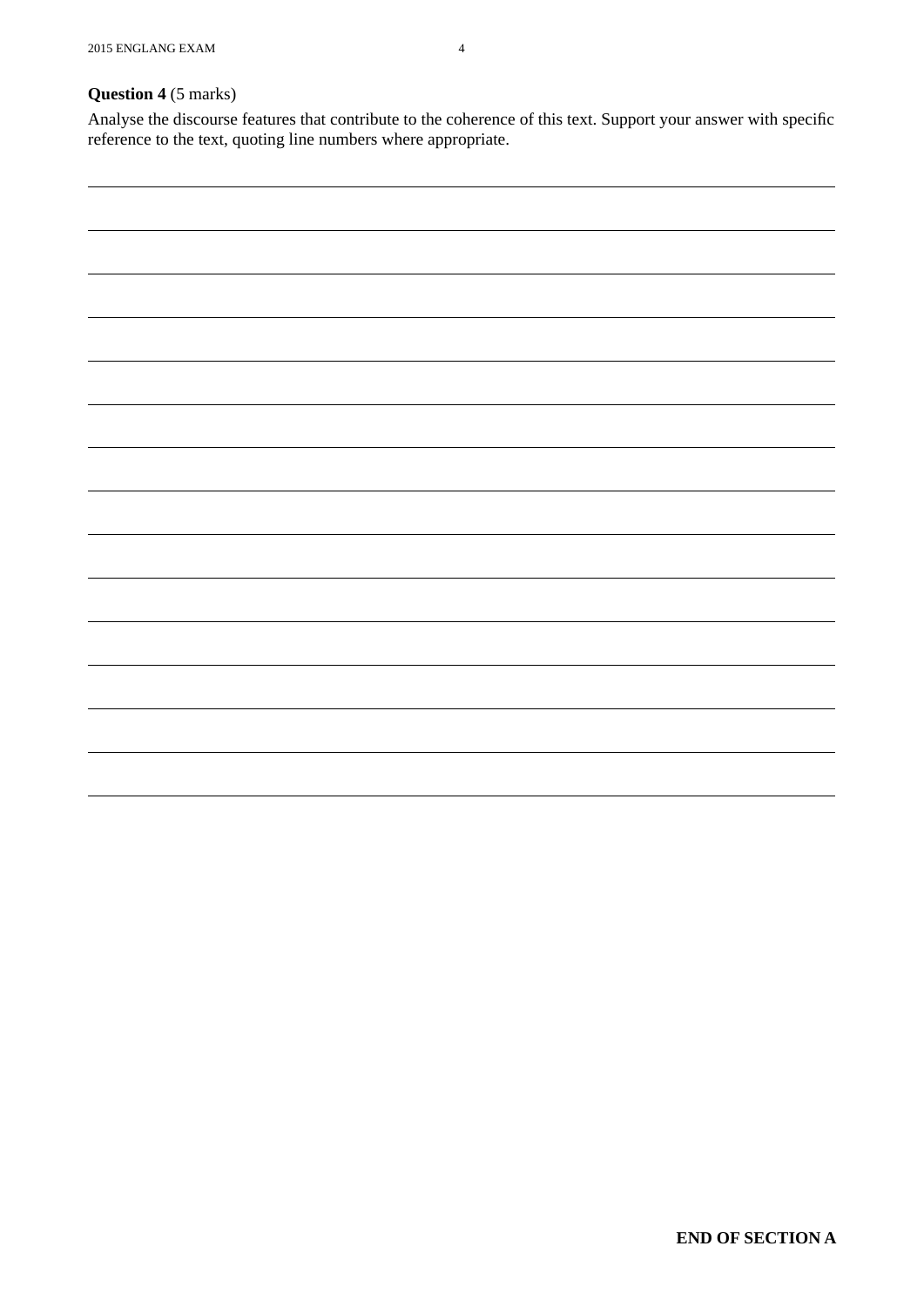#### **SECTION B – Analytical commentary**

#### **Instructions for Section B**

Refer to the insert from the centre of this book while answering this section.

Section B requires an analytical commentary on Text 2. Question 5 refers to Text 2.

In your response, you are expected to:

- demonstrate your ability to use relevant descriptive and metalinguistic tools
- demonstrate familiarity with the topics of Unit 3, 'Language variation and social purpose', and the topics of Unit 4, 'Language variation and identity'.

Section B is worth 30 marks.

#### **Text 2**

#### **Question 5** (30 marks)

Write an analytical commentary on the language features of Text 2. In your response, you should comment on the:

- contextual factors affecting/surrounding the text
- social purpose and register of the text
- stylistic and discourse features of the text.

Refer to at least **two** subsystems in your analysis.

Working space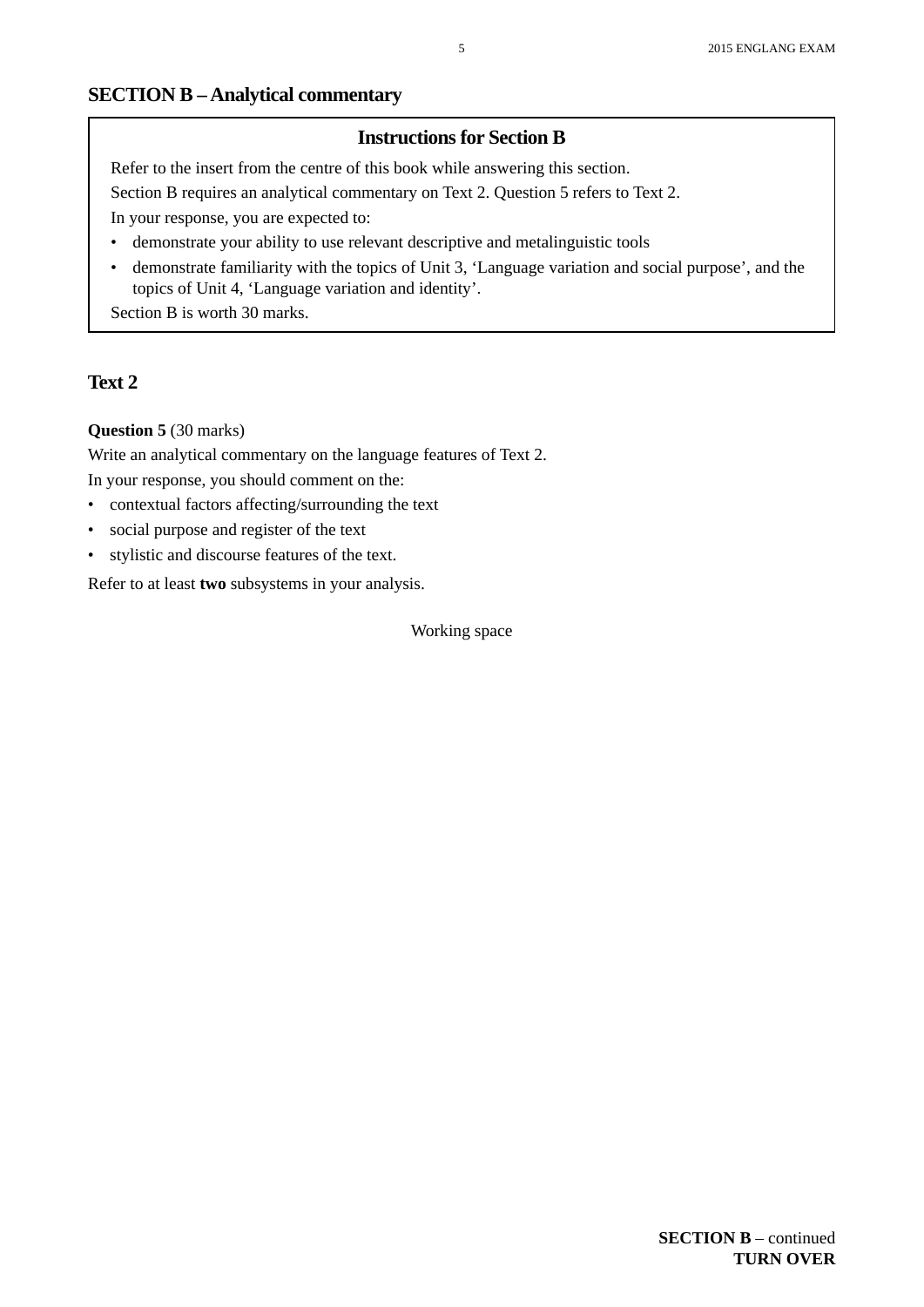| <u> The Communication of the Communication</u> |
|------------------------------------------------|
|                                                |
|                                                |
|                                                |
|                                                |
|                                                |
|                                                |
|                                                |
|                                                |
|                                                |
|                                                |
|                                                |
|                                                |
|                                                |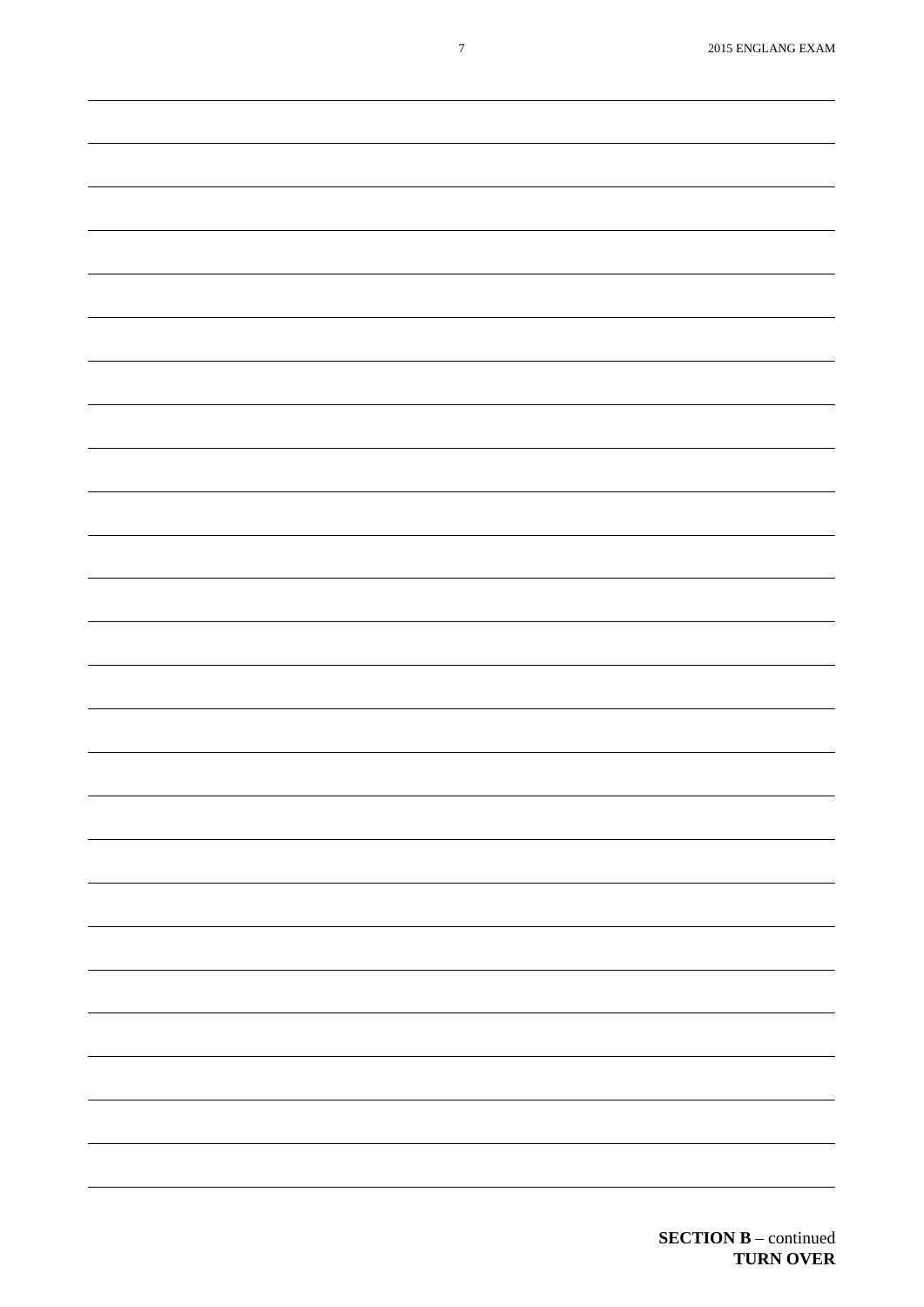| $\overline{\phantom{0}}$ |
|--------------------------|
|                          |
|                          |
|                          |
|                          |
|                          |
|                          |
|                          |
|                          |
|                          |
|                          |
|                          |
|                          |
|                          |
|                          |
|                          |
|                          |
|                          |
|                          |
|                          |
|                          |
|                          |
|                          |
|                          |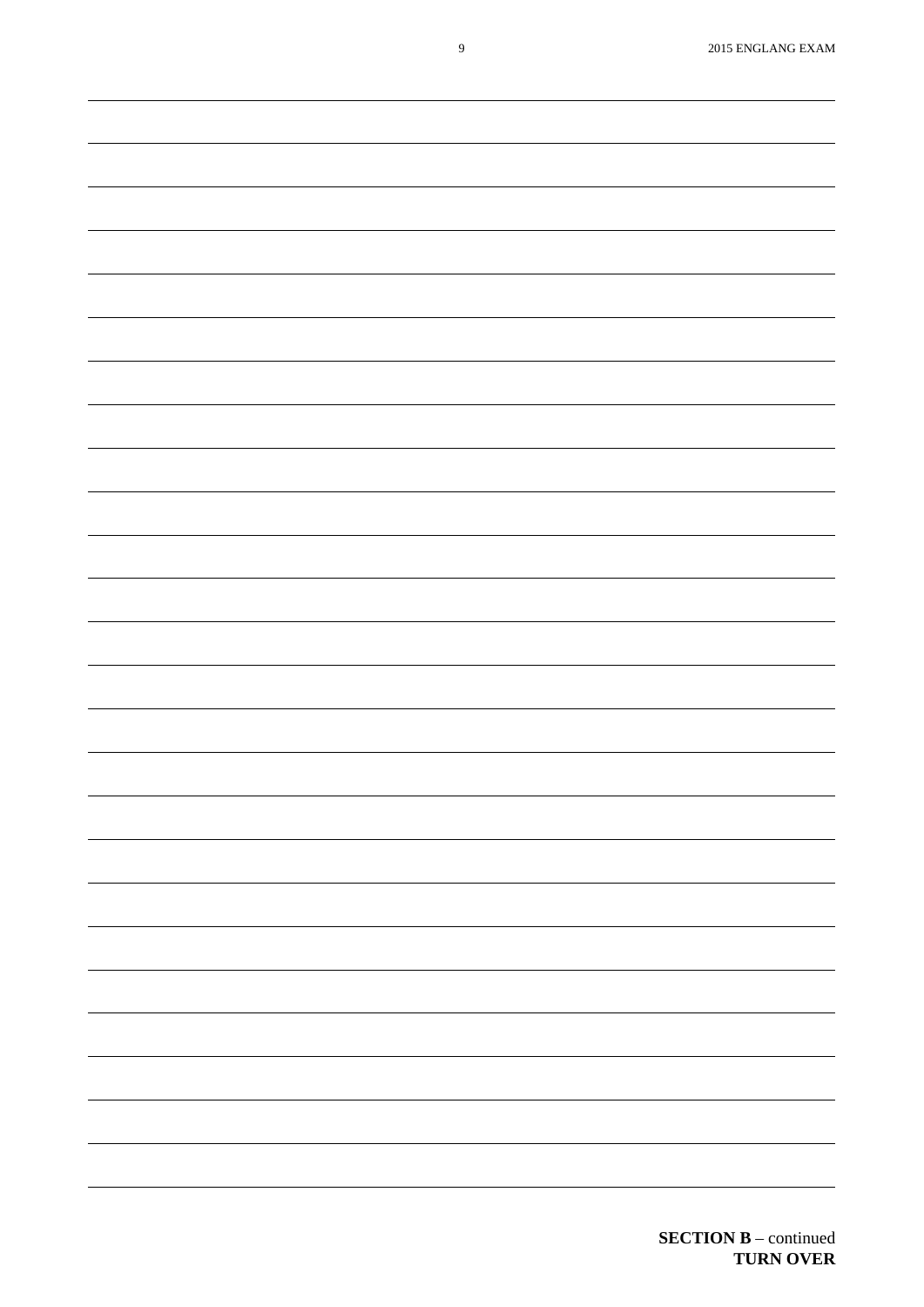| $2015$ ENGLANG EXAM | $10\,$                   |
|---------------------|--------------------------|
|                     |                          |
|                     |                          |
|                     |                          |
|                     |                          |
|                     |                          |
|                     |                          |
|                     |                          |
|                     |                          |
|                     |                          |
|                     |                          |
|                     |                          |
|                     |                          |
|                     |                          |
|                     |                          |
|                     |                          |
|                     |                          |
|                     |                          |
|                     |                          |
|                     |                          |
|                     |                          |
|                     |                          |
|                     |                          |
|                     |                          |
|                     |                          |
|                     |                          |
|                     |                          |
|                     |                          |
|                     |                          |
|                     |                          |
|                     |                          |
|                     |                          |
|                     |                          |
|                     |                          |
|                     |                          |
|                     |                          |
|                     | $\overline{\phantom{0}}$ |
|                     |                          |
|                     | $\overline{\phantom{0}}$ |
|                     |                          |
|                     |                          |
|                     |                          |
|                     | $\overline{\phantom{0}}$ |
|                     |                          |
|                     | $\sim$ 100 $\sim$        |
|                     |                          |
|                     |                          |
|                     |                          |
|                     | $\overline{\phantom{0}}$ |
|                     |                          |
|                     | $\overline{\phantom{0}}$ |
|                     |                          |
|                     |                          |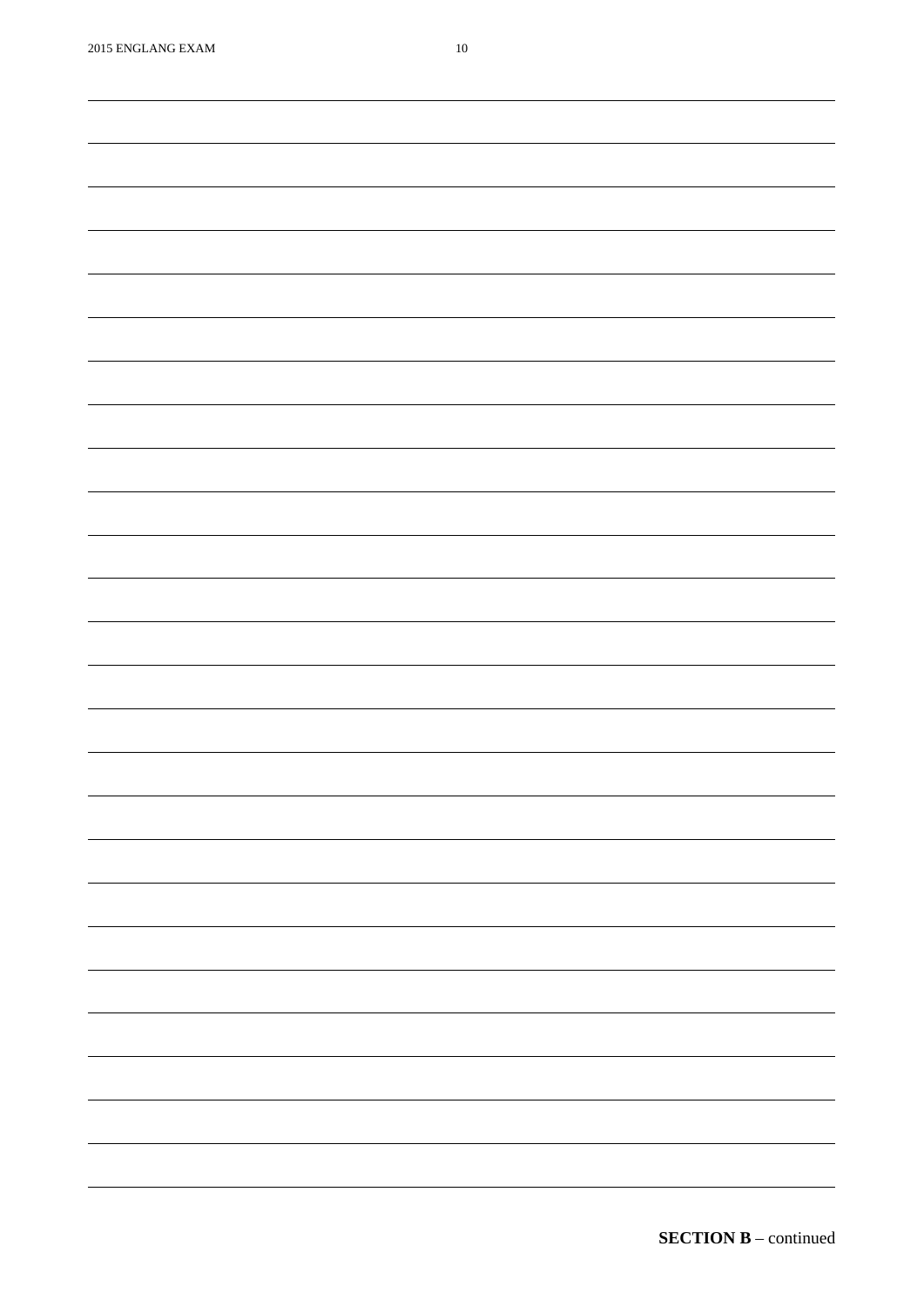| $\overline{\phantom{0}}$ |
|--------------------------|
|                          |
|                          |
|                          |
|                          |
|                          |
|                          |
|                          |
|                          |
| $\overline{\phantom{0}}$ |
|                          |
|                          |
|                          |
|                          |
|                          |
|                          |
|                          |
|                          |
|                          |
|                          |
|                          |
| $\overline{\phantom{0}}$ |
|                          |
|                          |
| $\overline{\phantom{a}}$ |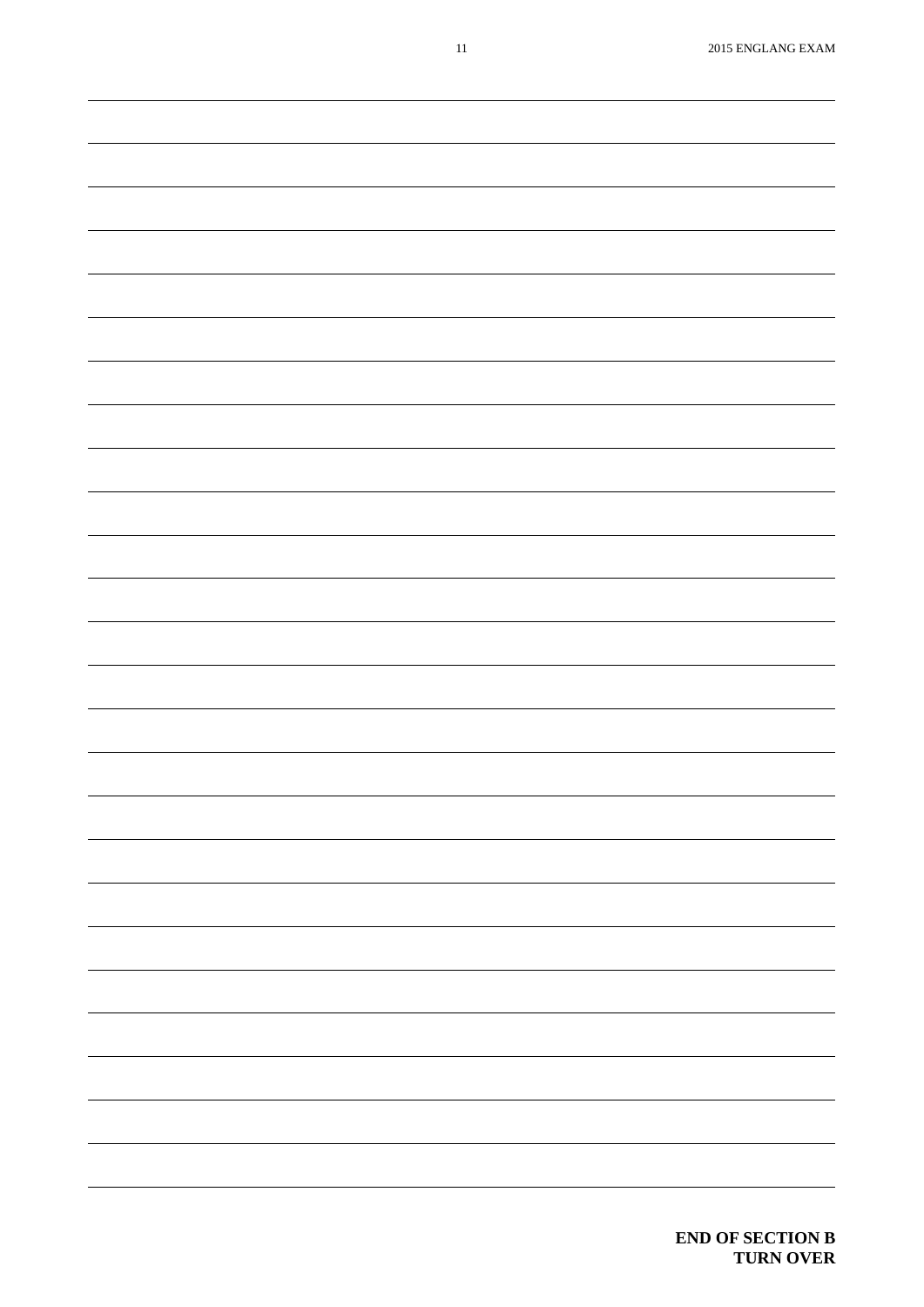## **SECTION C – Essay**

#### **Instructions for Section C**

Section C requires a sustained expository response to **one** question.

In your response, you are expected to:

- demonstrate your ability to use relevant descriptive and metalinguistic tools
- demonstrate familiarity with the topics of Unit 3, 'Language variation and social purpose', and the topics of Unit 4, 'Language variation and identity'
- refer to the stimulus material provided.

Section C is worth 30 marks.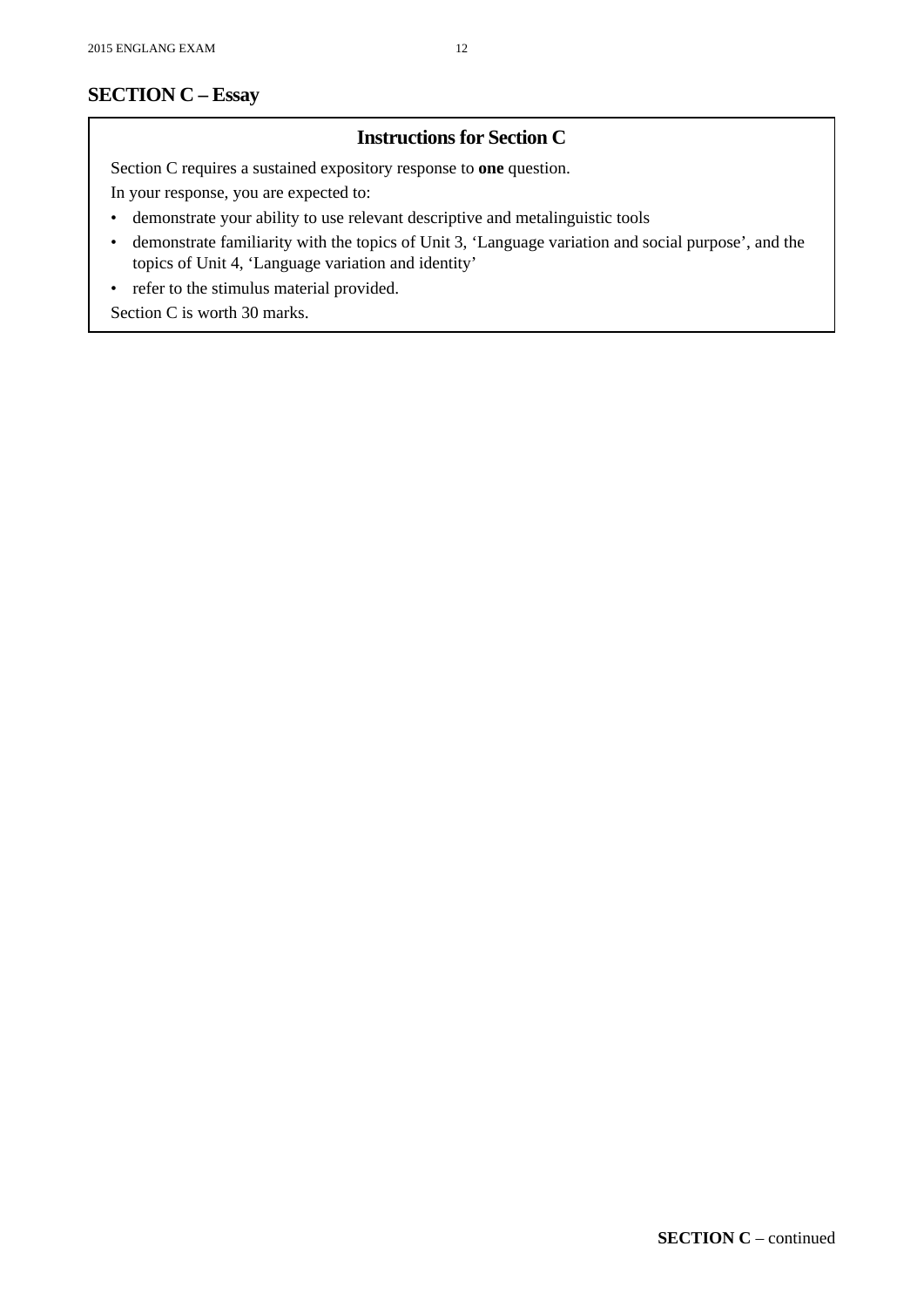#### **Question 6** (30 marks)

|    | <b>Stimulus</b>                                                                                                                                                                                                                                                                                                           |
|----|---------------------------------------------------------------------------------------------------------------------------------------------------------------------------------------------------------------------------------------------------------------------------------------------------------------------------|
| a. | The electronic medium is neither exactly like speech nor exactly like writing. Commentators<br>have struggled to describe it. When Homer Simpson asks his friends "What's an e-mail?", they are<br>confused. Lenny replies, "It's a computer thing, like, er, an electric letter." Carl adds, "Or a quiet<br>phone call." |
|    | David Crystal, How Language Works, Penguin Books, Camberwell,<br>2008, p. 153                                                                                                                                                                                                                                             |
| b. | Due to copyright restrictions,<br>this material is not supplied.                                                                                                                                                                                                                                                          |
|    | Amanda Dunn, 'Let's relax the rules of grammar and enjoy language',<br>The Age, 18 October 2014                                                                                                                                                                                                                           |
| c. |                                                                                                                                                                                                                                                                                                                           |
|    | Due to copyright restrictions,<br>this material is not supplied.                                                                                                                                                                                                                                                          |
|    | Jerry Scott and Jim Borgman, 'Zits', The Age, 9 June 2014                                                                                                                                                                                                                                                                 |
| d. | The art of letter-writing may eventually be supplanted by the email or text message, but it is far<br>from dead.                                                                                                                                                                                                          |
|    | On many social occasions, a letter is infinitely preferable to an email, text or phone call – when<br>extending an informal invitation, when thanking a host for hospitality, when congratulating<br>someone or wishing them well.                                                                                        |
|    | Thank you letters are always better than emails and texts, they communicate both care and<br>deliberation. Finally, letters of condolence are absolutely <i>de rigueur</i> <sup>1</sup> .                                                                                                                                 |
|    | www.debretts.com/british-etiquette/communication/written-etiquette/letters                                                                                                                                                                                                                                                |

**<sup>1</sup>***de rigueur* – the socially acceptable thing to do

'In both formal and informal situations, the boundaries between written and spoken language are becoming less distinct.'

To what extent is there still a place for both modes in Australia today? In your discussion, refer to at least **two** subsystems of language.

**OR**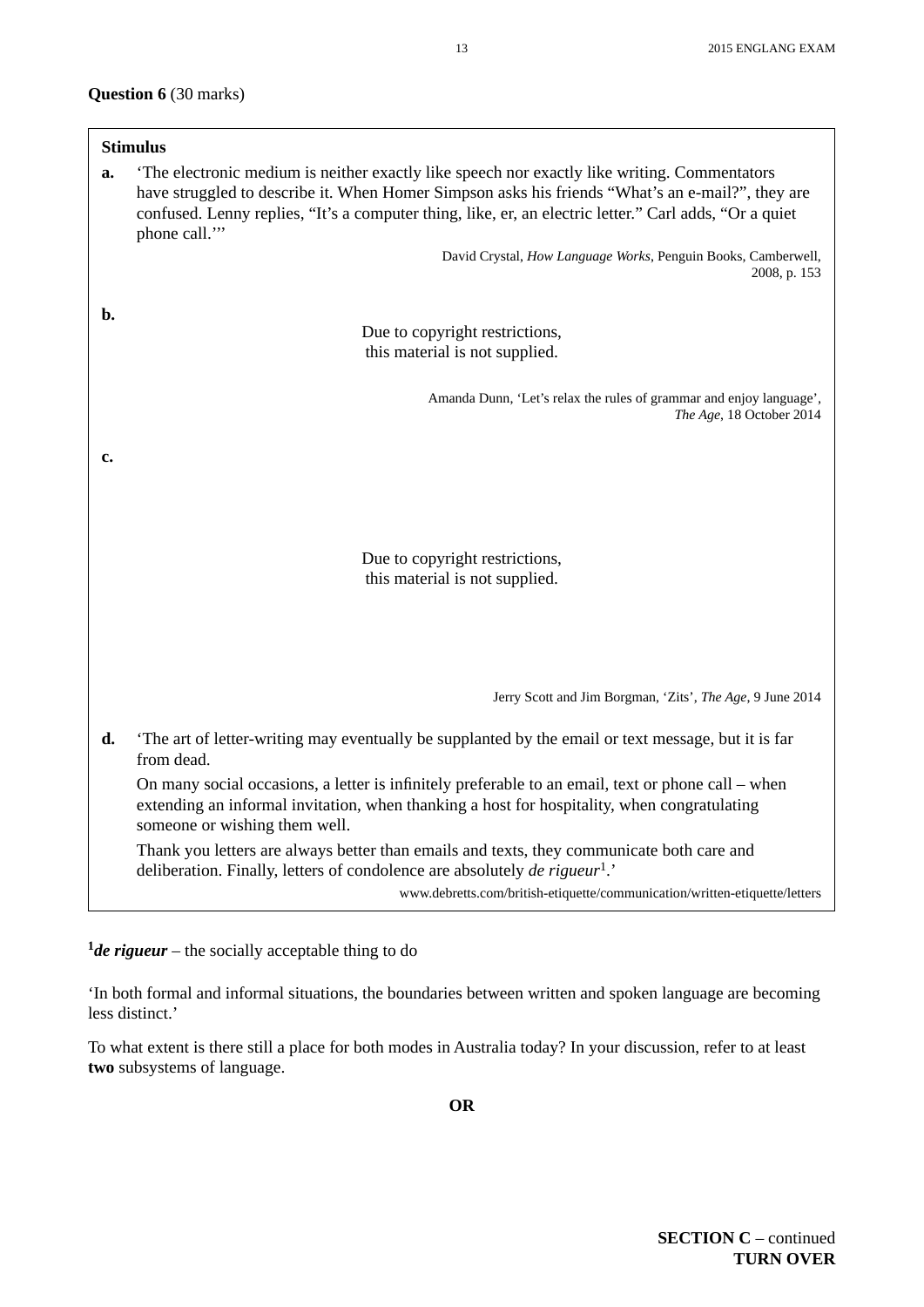**Stimulus a.** 'I love this bloody country where all our famous brands from Vegemite to Qantas are flogged to foreign lands And where our trad Australian slang (drongo, dinky-di 'n' dingo) is forgotten in the rush to Coca-culture lingo.' Excerpt from Phillip Adams, 'I love this bloody country: a heartfelt poem', *The Australian*, 26 July 2014 **b.**  Due to copyright restrictions, this material is not supplied.Dean Frenkel, 'The great Australian speech impediment', *The Age*, 4 August 2014 **c.** MAAAATE IT'S MIDDAY TIME TO OBSERVE A MINUTE OF MUMBLING Cartoon accompanying the article 'All together now, for Australia Day', which outlines the suggestion that all Australians unite and sing the National Anthem at noon on Australia Day Matt Golding, *The Age*, 16 January 2015 **d.** 'The belief that Australians have more slang at their disposal than any other English language community possibly springs from the Australian habit of using slang in situations where other cultures would stick to a formal register. This has the effect of making Australian slang more notable and noted. … We borrow, we adapt, we interpret, we bend things to our use. It's a skill that we should be proud of. It's probably Australian culture. The end result is still a unique Australian blend and a unique Australian view.' Extract from *The Aitch Factor* by Susan Butler, reprinted by permission of Pan Macmillan Australia Pty Ltd; © Susan Butler, 2014 **e.** 'When I tell people that I don't follow any sport they appear confused and don't know what to talk to me about next.' British migrant, on Australian male small talk 'To be accepted as an "Aussie", one must be able to conform to Australian language norms.'

To what extent is this true in the contemporary Australian context? Refer to at least **two** subsystems of language in your response.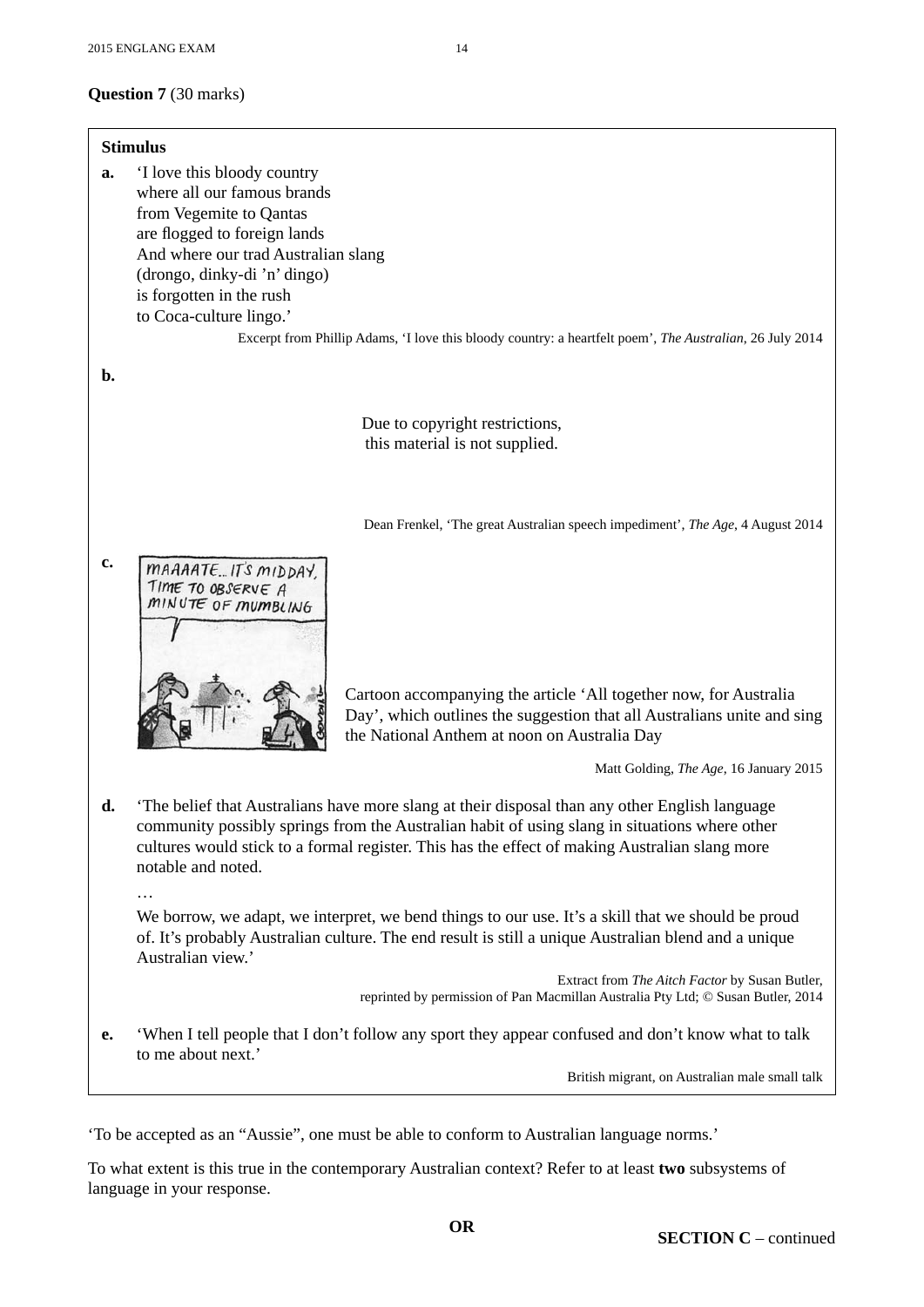#### **Question 8** (30 marks)

|    | <b>Stimulus</b>                                                                                                                                                                                                                                                                                                                                                               |  |  |  |
|----|-------------------------------------------------------------------------------------------------------------------------------------------------------------------------------------------------------------------------------------------------------------------------------------------------------------------------------------------------------------------------------|--|--|--|
| a. | 'When people say political correctness has gone mad, I really get offended by that term because I<br>don't think it's being politically correct if you have to think before you speak, if you have to think<br>before offending people. If you're a clever comedian and you want to upset the apple cart then, yes,<br>do that, but do it in a way which makes us all think ' |  |  |  |
|    | Comedian Stephen K Amos, quoted in<br>JP Davidson, Planet Word, Penguin Group, Camberwell, 2011, p. 213                                                                                                                                                                                                                                                                       |  |  |  |
| b. |                                                                                                                                                                                                                                                                                                                                                                               |  |  |  |
|    | Due to copyright restrictions,                                                                                                                                                                                                                                                                                                                                                |  |  |  |
|    | this material is not supplied.                                                                                                                                                                                                                                                                                                                                                |  |  |  |
|    |                                                                                                                                                                                                                                                                                                                                                                               |  |  |  |
|    | Sian Prior, 'A change of platitude', The Saturday Age, 29 November 2008                                                                                                                                                                                                                                                                                                       |  |  |  |
| c. | Due to copyright restrictions,<br>this material is not supplied.                                                                                                                                                                                                                                                                                                              |  |  |  |
|    |                                                                                                                                                                                                                                                                                                                                                                               |  |  |  |
|    | Wiley, 'Non sequitur', The Saturday Age, 28 September 2013                                                                                                                                                                                                                                                                                                                    |  |  |  |
| d. | Due to copyright restrictions,<br>this material is not supplied.                                                                                                                                                                                                                                                                                                              |  |  |  |
|    | Sandy Smith, 'Listen up if you want to keep friends', 23 October 2013; www.dailylife.com.au                                                                                                                                                                                                                                                                                   |  |  |  |

'Language choices and strategies are frequently based on addressing the face needs of ourselves and others.'

Discuss, referring to at least **two** subsystems of language in your response.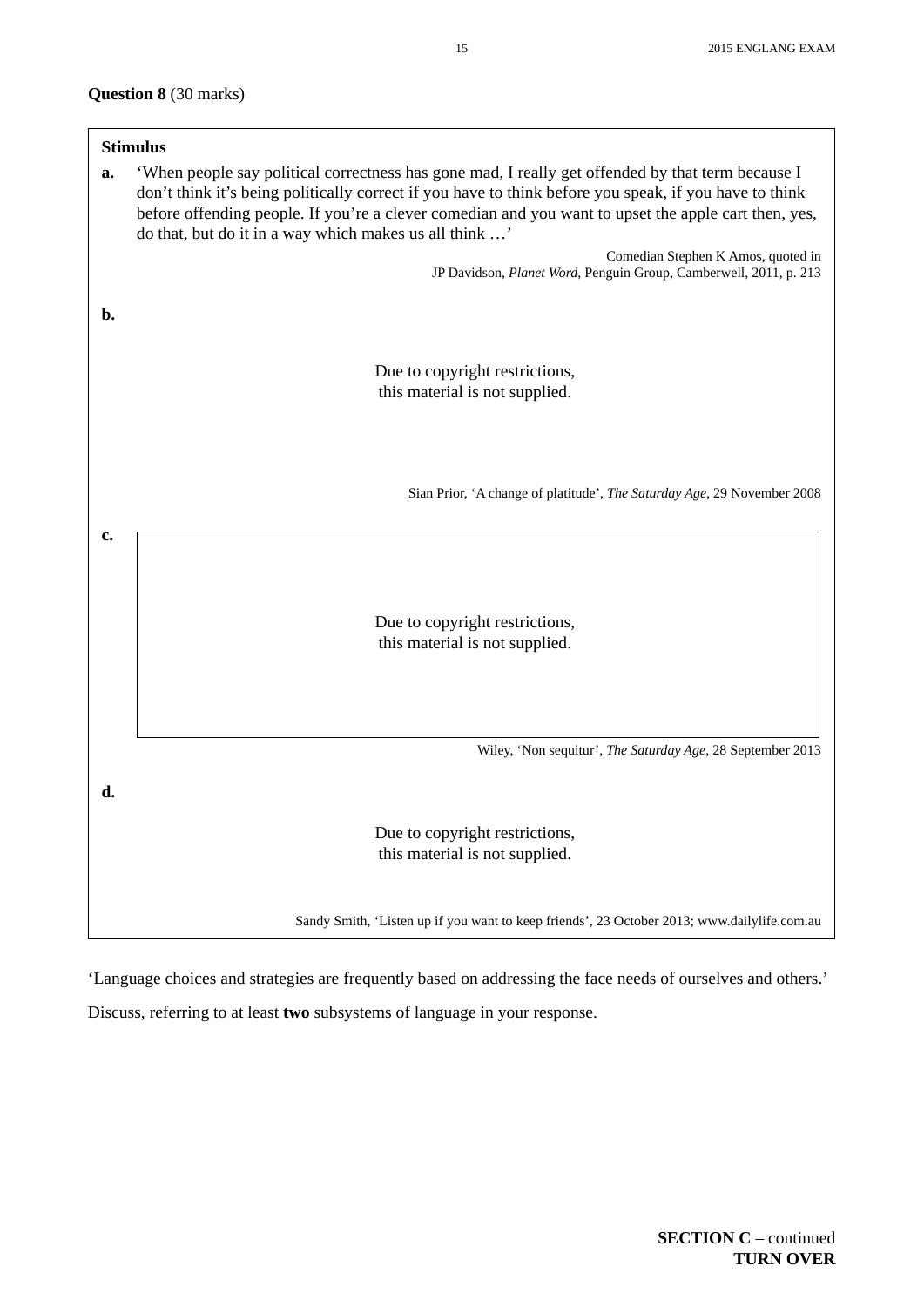| <b>Question No.</b> |  |  |
|---------------------|--|--|
|                     |  |  |
|                     |  |  |
|                     |  |  |
|                     |  |  |
|                     |  |  |
|                     |  |  |
|                     |  |  |
|                     |  |  |
|                     |  |  |
|                     |  |  |

**SECTION C** – continued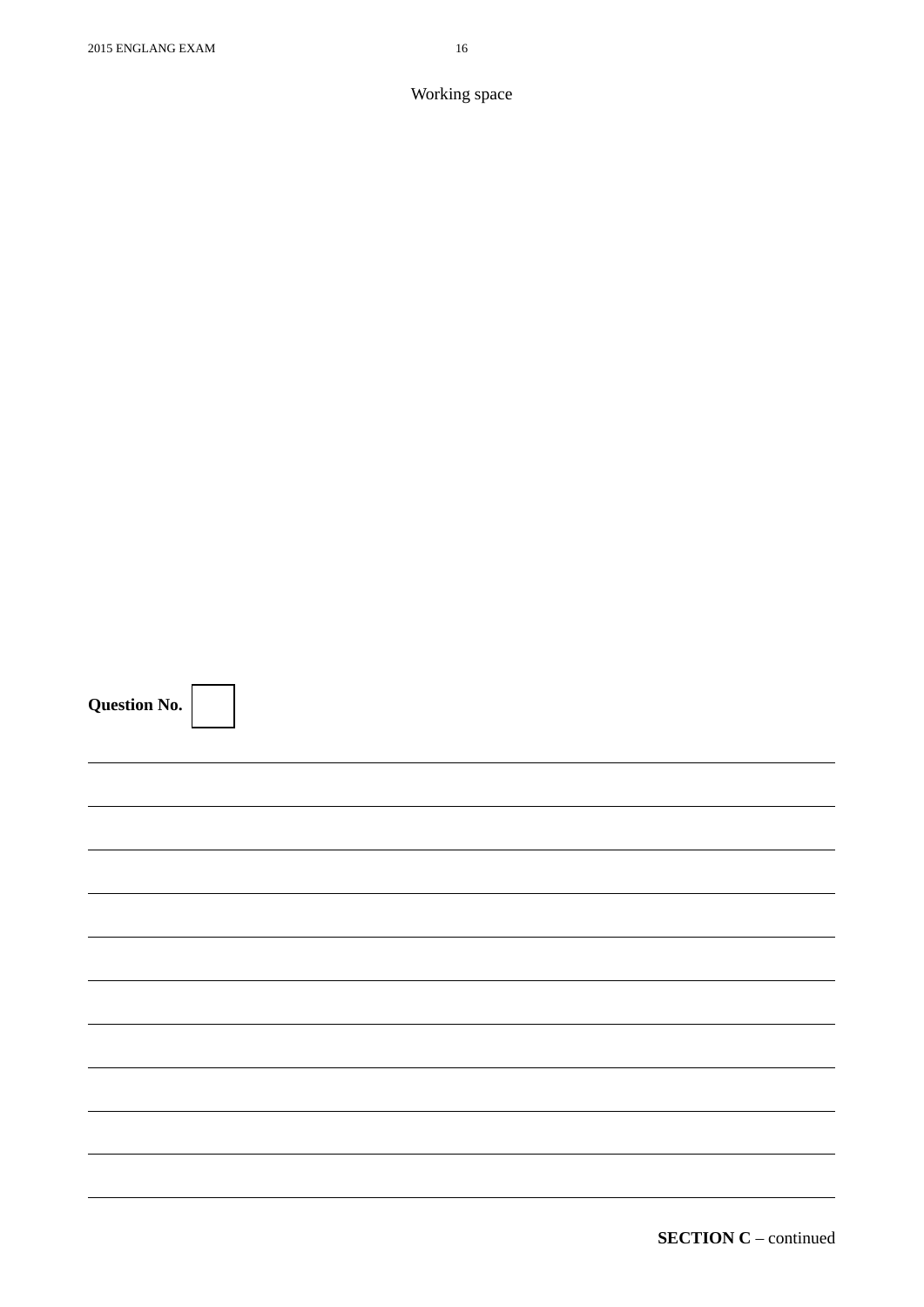|  | -                        |
|--|--------------------------|
|  |                          |
|  | $\overline{\phantom{0}}$ |
|  |                          |
|  |                          |
|  | -                        |
|  |                          |
|  |                          |
|  |                          |
|  |                          |
|  |                          |
|  | ÷,                       |
|  |                          |
|  |                          |
|  |                          |
|  |                          |
|  |                          |
|  |                          |
|  |                          |
|  |                          |
|  |                          |
|  |                          |
|  |                          |
|  |                          |
|  |                          |
|  |                          |
|  |                          |
|  |                          |
|  | $\overline{\phantom{0}}$ |
|  |                          |
|  | Ξ.                       |
|  |                          |
|  |                          |
|  | -                        |
|  |                          |
|  | -                        |
|  |                          |
|  |                          |
|  |                          |
|  |                          |
|  |                          |
|  |                          |
|  |                          |

**SECTION C** – continued

**TURN OVER**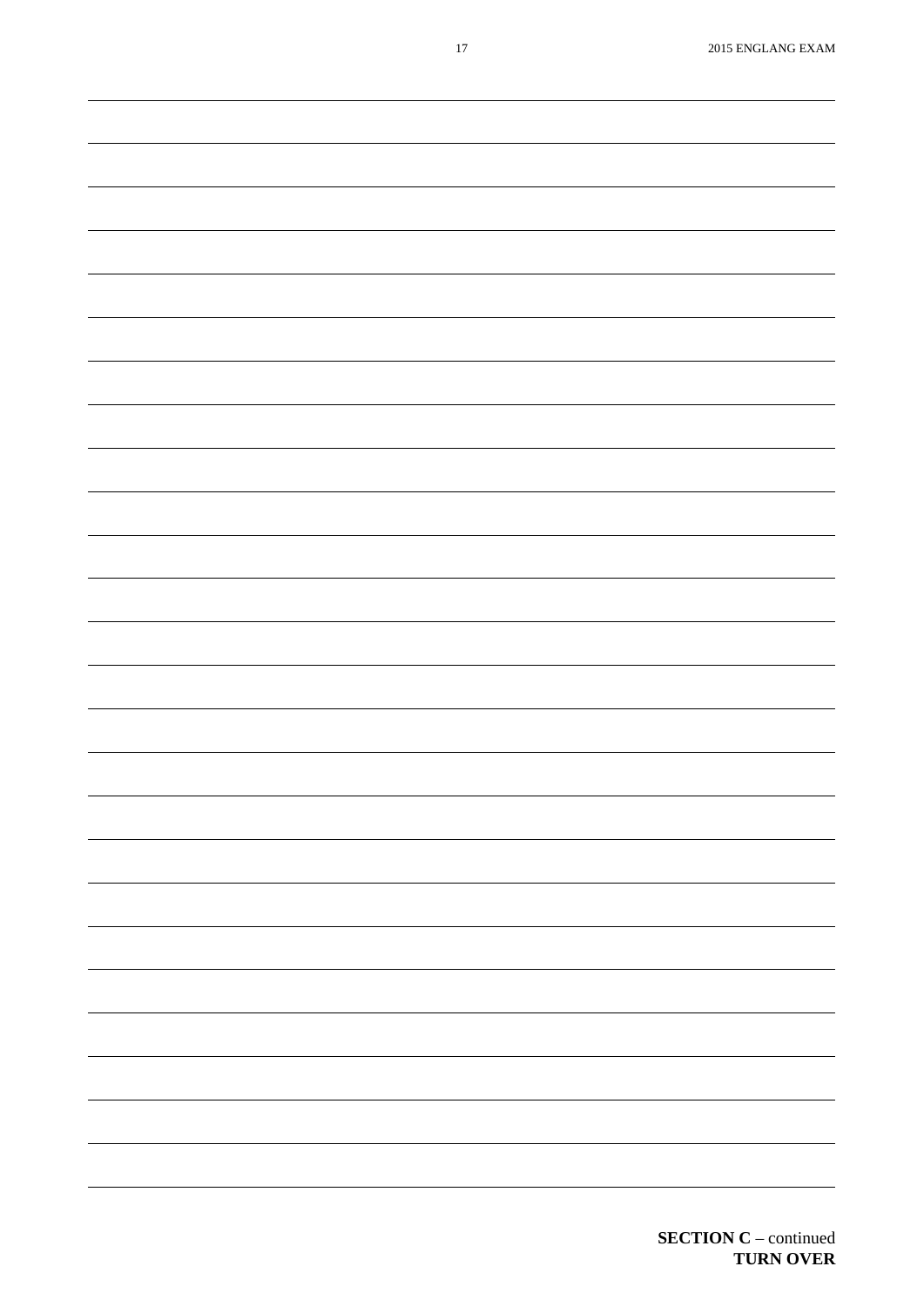| $2010$ Ervollinvo Elimini | $\sim$                   |
|---------------------------|--------------------------|
|                           |                          |
|                           |                          |
|                           |                          |
|                           |                          |
|                           |                          |
|                           |                          |
|                           |                          |
|                           |                          |
|                           |                          |
|                           |                          |
|                           |                          |
|                           |                          |
|                           |                          |
|                           |                          |
|                           |                          |
|                           |                          |
|                           |                          |
|                           |                          |
|                           |                          |
|                           |                          |
|                           |                          |
|                           |                          |
|                           |                          |
|                           |                          |
|                           |                          |
|                           |                          |
|                           |                          |
|                           |                          |
|                           |                          |
|                           |                          |
|                           |                          |
|                           |                          |
|                           |                          |
|                           |                          |
|                           |                          |
|                           |                          |
|                           |                          |
|                           |                          |
|                           |                          |
|                           |                          |
|                           |                          |
|                           |                          |
|                           |                          |
|                           |                          |
|                           |                          |
|                           |                          |
|                           | $\sim$ $\sim$            |
|                           |                          |
|                           |                          |
|                           |                          |
|                           |                          |
|                           |                          |
|                           |                          |
|                           | $\overline{\phantom{a}}$ |
|                           |                          |
|                           |                          |
|                           |                          |
|                           |                          |
|                           |                          |
|                           |                          |
|                           |                          |
|                           |                          |
|                           | -                        |
|                           |                          |
|                           |                          |
|                           |                          |
|                           |                          |

**SECTION C** – continued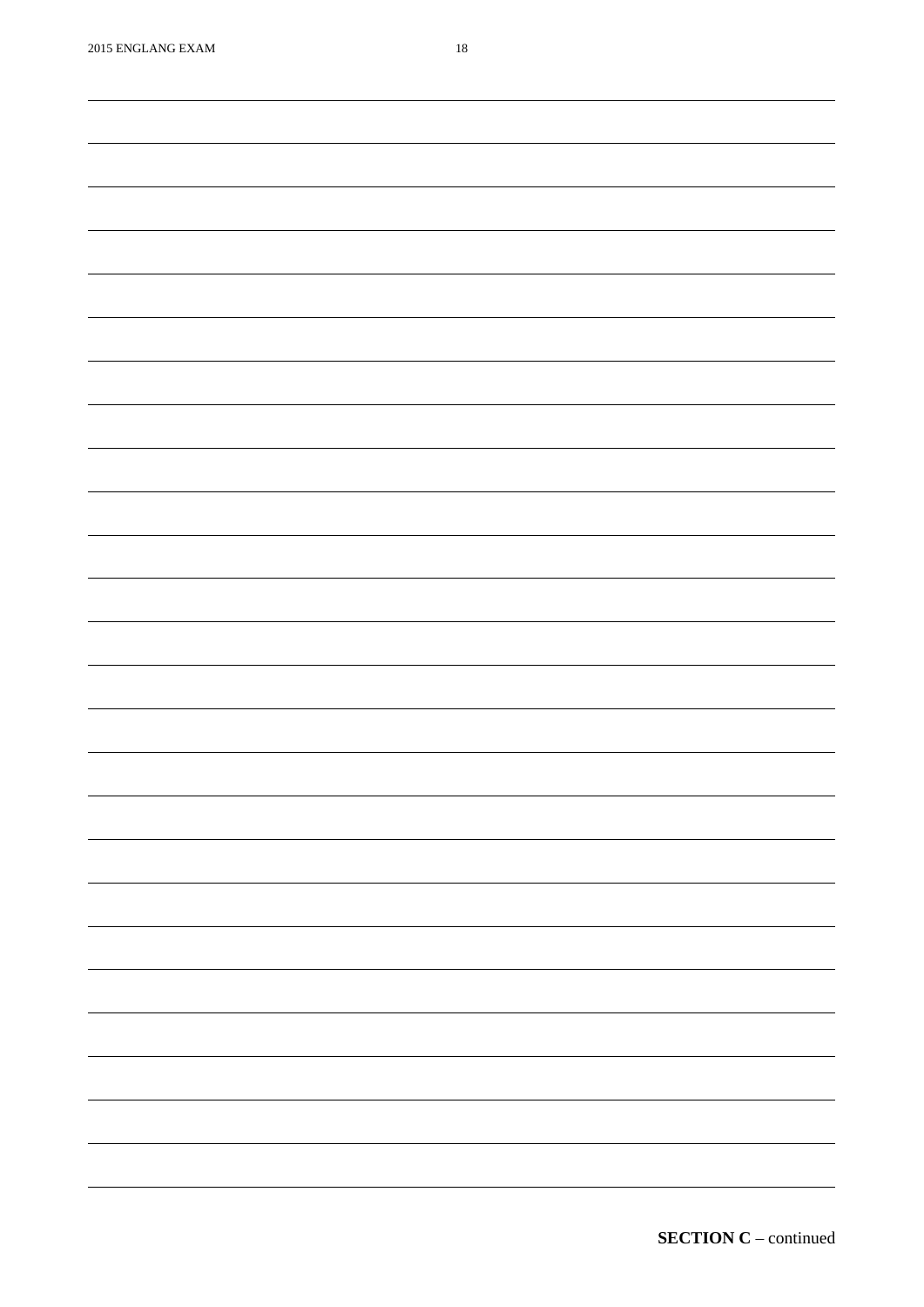| $\overline{\phantom{0}}$ |
|--------------------------|
|                          |
|                          |
|                          |
|                          |
| -                        |
|                          |
|                          |
|                          |
|                          |
|                          |
|                          |
|                          |
|                          |
|                          |
| ÷,                       |
|                          |
|                          |
|                          |
|                          |
| ÷,                       |
|                          |
|                          |
|                          |
|                          |
|                          |
|                          |
|                          |
|                          |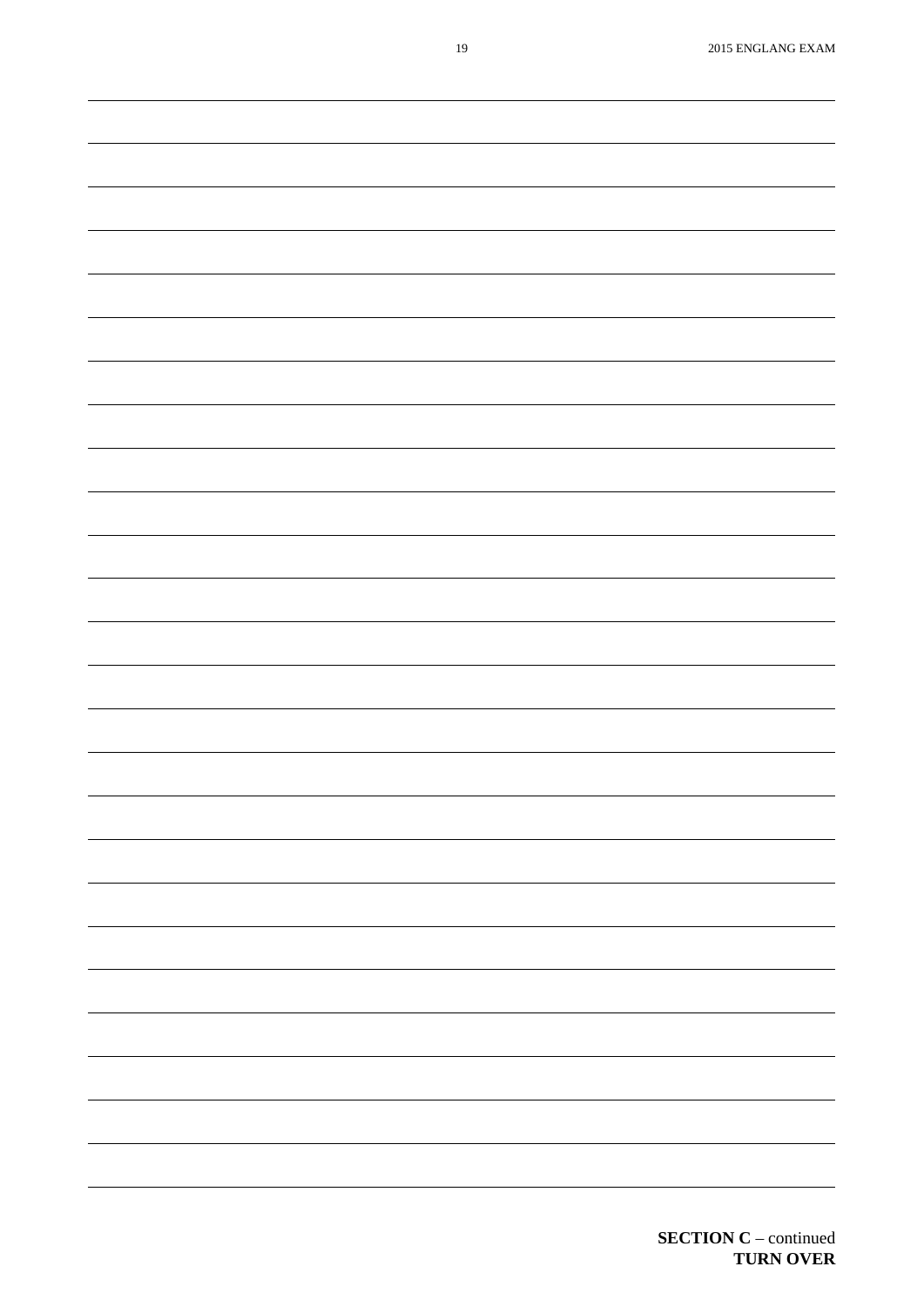| <b>2013 LINOLATIO LATIM</b> | $\sim$                   |
|-----------------------------|--------------------------|
|                             |                          |
|                             |                          |
|                             |                          |
|                             |                          |
|                             |                          |
|                             |                          |
|                             |                          |
|                             |                          |
|                             |                          |
|                             |                          |
|                             |                          |
|                             |                          |
|                             |                          |
|                             |                          |
|                             |                          |
|                             |                          |
|                             |                          |
|                             |                          |
|                             |                          |
|                             |                          |
|                             |                          |
|                             |                          |
|                             |                          |
|                             |                          |
|                             |                          |
|                             |                          |
|                             |                          |
|                             |                          |
|                             |                          |
|                             |                          |
|                             |                          |
|                             |                          |
|                             |                          |
|                             |                          |
|                             |                          |
|                             |                          |
|                             |                          |
|                             |                          |
|                             |                          |
|                             |                          |
|                             |                          |
|                             |                          |
|                             |                          |
|                             |                          |
|                             |                          |
|                             |                          |
|                             |                          |
|                             |                          |
|                             |                          |
|                             |                          |
|                             |                          |
|                             |                          |
|                             |                          |
|                             | $\overline{\phantom{0}}$ |
|                             |                          |
|                             |                          |
|                             |                          |
|                             |                          |
|                             |                          |
|                             |                          |
|                             |                          |
|                             |                          |
|                             | $\overline{\phantom{0}}$ |
|                             |                          |
|                             |                          |
|                             |                          |
|                             |                          |
|                             |                          |
|                             |                          |
|                             |                          |
|                             |                          |
|                             | $\overline{\phantom{0}}$ |
|                             |                          |
|                             |                          |
|                             |                          |
|                             |                          |
|                             |                          |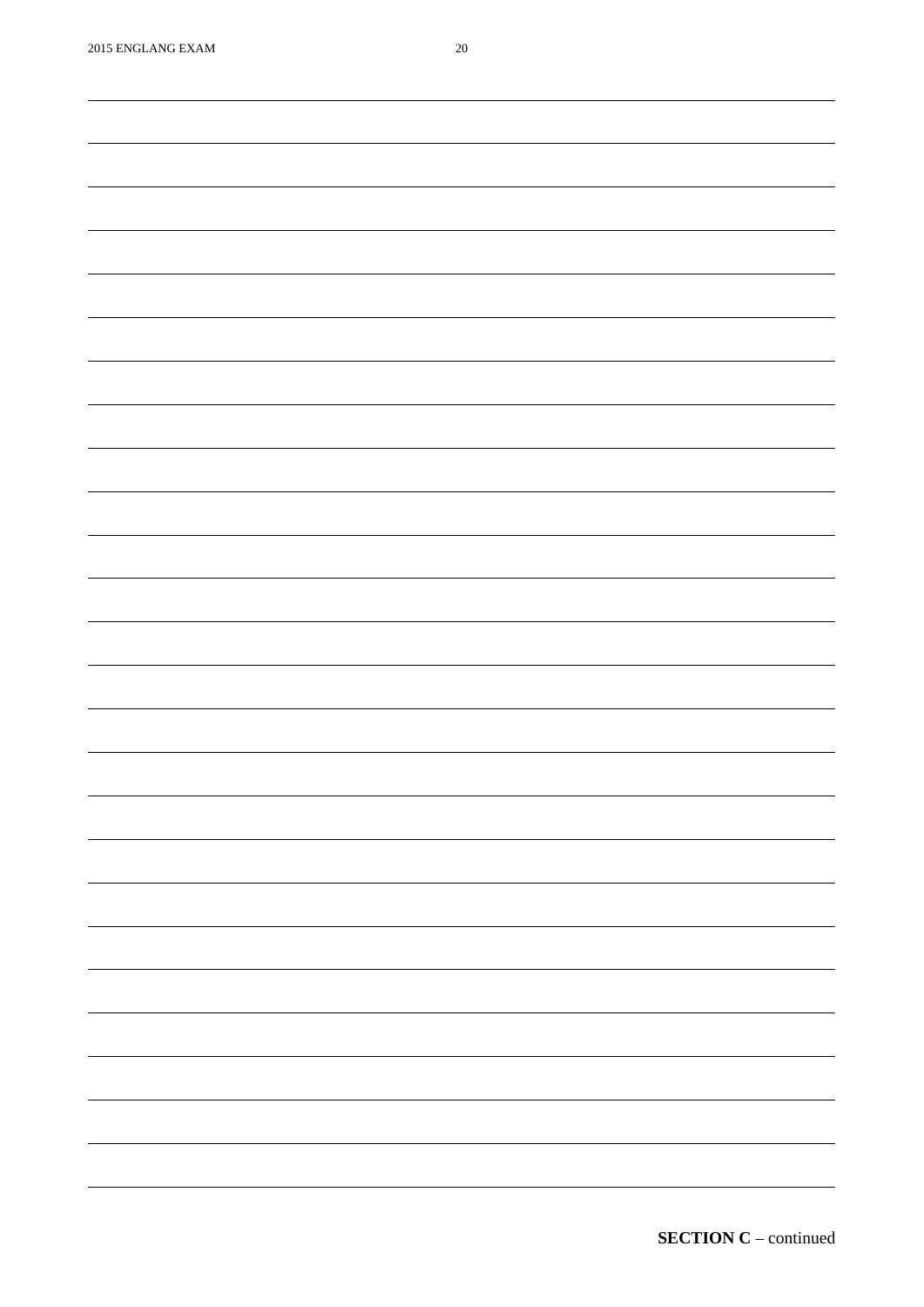| $21\,$ | 2015 ENGLANG EXAM                                                                                                                                                                                                                                                                                                                                                                                                                                                          |
|--------|----------------------------------------------------------------------------------------------------------------------------------------------------------------------------------------------------------------------------------------------------------------------------------------------------------------------------------------------------------------------------------------------------------------------------------------------------------------------------|
|        |                                                                                                                                                                                                                                                                                                                                                                                                                                                                            |
|        |                                                                                                                                                                                                                                                                                                                                                                                                                                                                            |
|        |                                                                                                                                                                                                                                                                                                                                                                                                                                                                            |
|        |                                                                                                                                                                                                                                                                                                                                                                                                                                                                            |
|        |                                                                                                                                                                                                                                                                                                                                                                                                                                                                            |
|        |                                                                                                                                                                                                                                                                                                                                                                                                                                                                            |
|        |                                                                                                                                                                                                                                                                                                                                                                                                                                                                            |
|        |                                                                                                                                                                                                                                                                                                                                                                                                                                                                            |
|        |                                                                                                                                                                                                                                                                                                                                                                                                                                                                            |
|        |                                                                                                                                                                                                                                                                                                                                                                                                                                                                            |
|        |                                                                                                                                                                                                                                                                                                                                                                                                                                                                            |
|        |                                                                                                                                                                                                                                                                                                                                                                                                                                                                            |
|        |                                                                                                                                                                                                                                                                                                                                                                                                                                                                            |
|        |                                                                                                                                                                                                                                                                                                                                                                                                                                                                            |
|        |                                                                                                                                                                                                                                                                                                                                                                                                                                                                            |
|        |                                                                                                                                                                                                                                                                                                                                                                                                                                                                            |
|        |                                                                                                                                                                                                                                                                                                                                                                                                                                                                            |
|        |                                                                                                                                                                                                                                                                                                                                                                                                                                                                            |
|        |                                                                                                                                                                                                                                                                                                                                                                                                                                                                            |
|        |                                                                                                                                                                                                                                                                                                                                                                                                                                                                            |
|        |                                                                                                                                                                                                                                                                                                                                                                                                                                                                            |
|        |                                                                                                                                                                                                                                                                                                                                                                                                                                                                            |
|        |                                                                                                                                                                                                                                                                                                                                                                                                                                                                            |
|        |                                                                                                                                                                                                                                                                                                                                                                                                                                                                            |
|        |                                                                                                                                                                                                                                                                                                                                                                                                                                                                            |
|        |                                                                                                                                                                                                                                                                                                                                                                                                                                                                            |
|        |                                                                                                                                                                                                                                                                                                                                                                                                                                                                            |
|        |                                                                                                                                                                                                                                                                                                                                                                                                                                                                            |
|        |                                                                                                                                                                                                                                                                                                                                                                                                                                                                            |
|        |                                                                                                                                                                                                                                                                                                                                                                                                                                                                            |
|        |                                                                                                                                                                                                                                                                                                                                                                                                                                                                            |
|        |                                                                                                                                                                                                                                                                                                                                                                                                                                                                            |
|        |                                                                                                                                                                                                                                                                                                                                                                                                                                                                            |
|        |                                                                                                                                                                                                                                                                                                                                                                                                                                                                            |
|        |                                                                                                                                                                                                                                                                                                                                                                                                                                                                            |
|        |                                                                                                                                                                                                                                                                                                                                                                                                                                                                            |
|        |                                                                                                                                                                                                                                                                                                                                                                                                                                                                            |
|        |                                                                                                                                                                                                                                                                                                                                                                                                                                                                            |
|        |                                                                                                                                                                                                                                                                                                                                                                                                                                                                            |
|        |                                                                                                                                                                                                                                                                                                                                                                                                                                                                            |
|        | -                                                                                                                                                                                                                                                                                                                                                                                                                                                                          |
|        |                                                                                                                                                                                                                                                                                                                                                                                                                                                                            |
|        |                                                                                                                                                                                                                                                                                                                                                                                                                                                                            |
|        | $\overline{\phantom{0}}$                                                                                                                                                                                                                                                                                                                                                                                                                                                   |
|        |                                                                                                                                                                                                                                                                                                                                                                                                                                                                            |
|        |                                                                                                                                                                                                                                                                                                                                                                                                                                                                            |
|        |                                                                                                                                                                                                                                                                                                                                                                                                                                                                            |
|        | $\overline{\phantom{0}}$                                                                                                                                                                                                                                                                                                                                                                                                                                                   |
|        |                                                                                                                                                                                                                                                                                                                                                                                                                                                                            |
|        |                                                                                                                                                                                                                                                                                                                                                                                                                                                                            |
|        | $\frac{1}{2} \left( \frac{1}{2} \right) \left( \frac{1}{2} \right) \left( \frac{1}{2} \right) \left( \frac{1}{2} \right) \left( \frac{1}{2} \right) \left( \frac{1}{2} \right) \left( \frac{1}{2} \right) \left( \frac{1}{2} \right) \left( \frac{1}{2} \right) \left( \frac{1}{2} \right) \left( \frac{1}{2} \right) \left( \frac{1}{2} \right) \left( \frac{1}{2} \right) \left( \frac{1}{2} \right) \left( \frac{1}{2} \right) \left( \frac{1}{2} \right) \left( \frac$ |
|        |                                                                                                                                                                                                                                                                                                                                                                                                                                                                            |
|        |                                                                                                                                                                                                                                                                                                                                                                                                                                                                            |
|        |                                                                                                                                                                                                                                                                                                                                                                                                                                                                            |
|        |                                                                                                                                                                                                                                                                                                                                                                                                                                                                            |
|        |                                                                                                                                                                                                                                                                                                                                                                                                                                                                            |
|        | $\overline{\phantom{0}}$                                                                                                                                                                                                                                                                                                                                                                                                                                                   |
|        |                                                                                                                                                                                                                                                                                                                                                                                                                                                                            |
|        |                                                                                                                                                                                                                                                                                                                                                                                                                                                                            |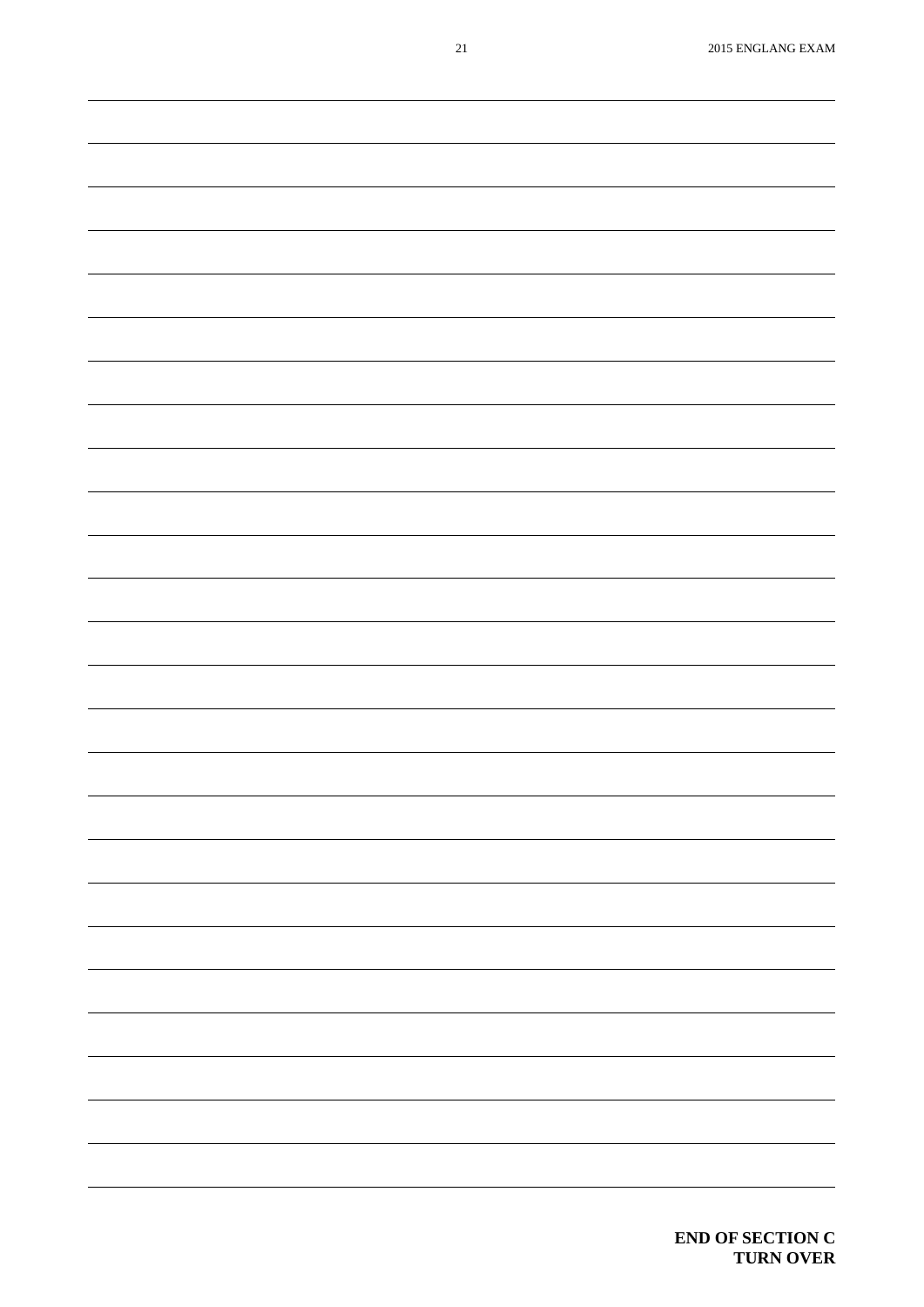#### **Assessment criteria**

Examination responses will be assessed on the extent to which they demonstrate the ability to:

- use metalanguage to describe and analyse structures, features and functions of language in a range of contexts
- explain and analyse linguistic features of written and spoken English in a range of registers
- understand and analyse relationships between language and identities in society
- identify and analyse differing attitudes to varieties of Australian English
- draw on contemporary discussions and debate about language
- write clearly organised responses with controlled and effective use of language appropriate to the task.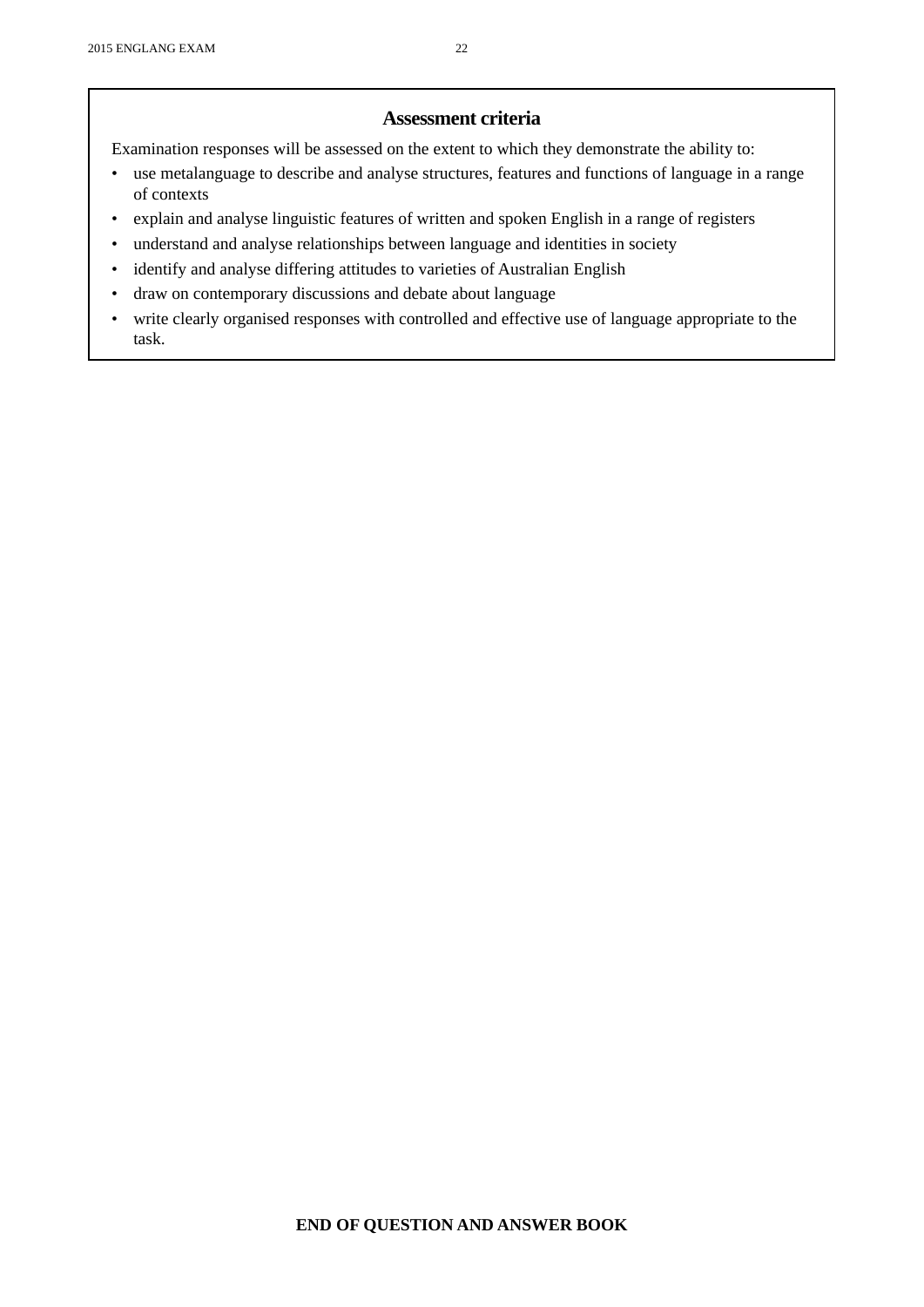#### **Insert for Sections A and B**

Please remove from the centre of this book during reading time.

# **SECTION A**

#### **Text 1**

The following notice appears regularly in the Classifieds section of Leader Newspapers.

Due to copyright restrictions, this material is not supplied.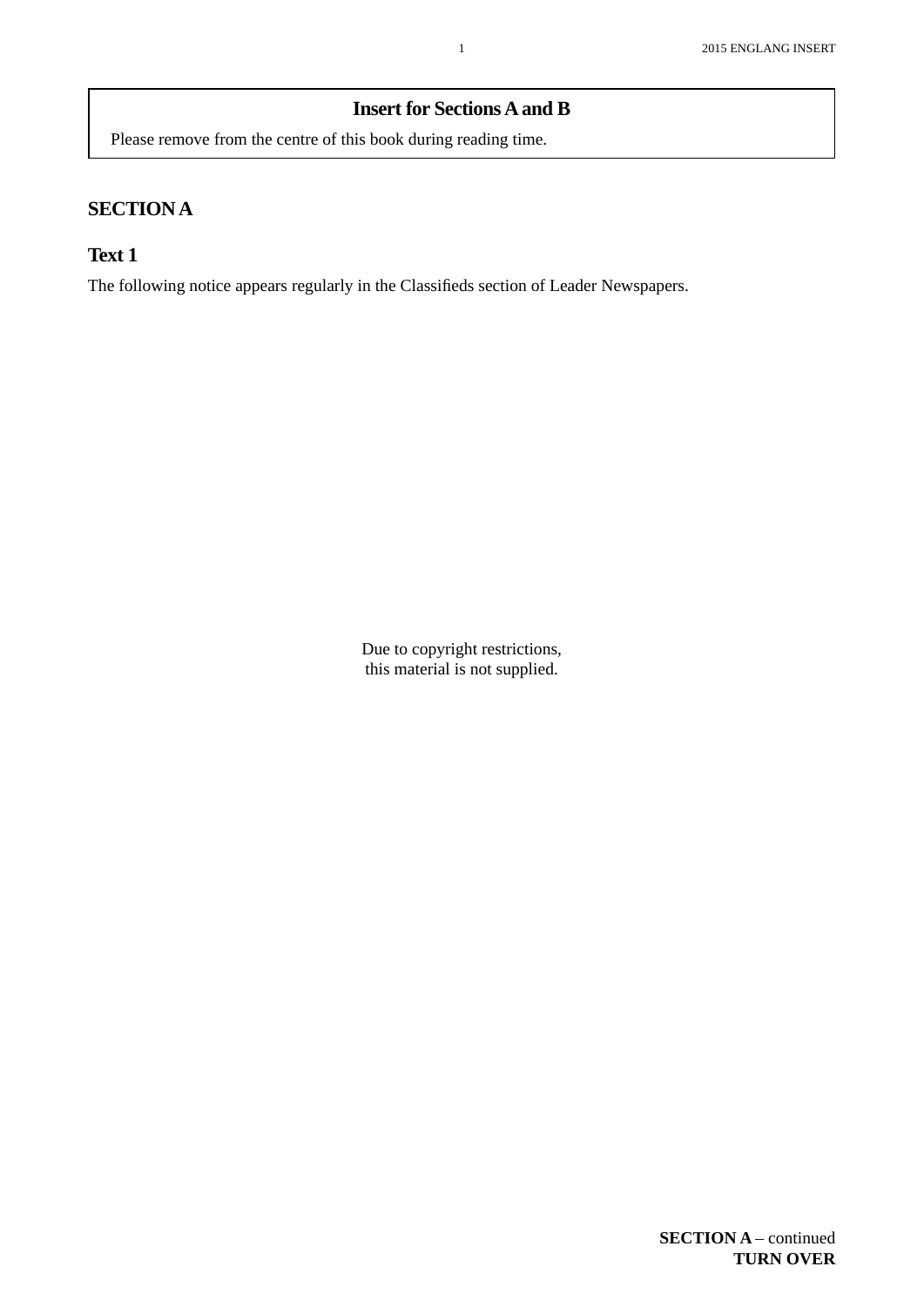Source: *Port Phillip Leader*, 25 November 2014, p. 49

#### **SECTION B**

#### **Text 2**

John (J), an aspiring stand-up comedian, is trying out a new routine with his friends, Maria (M) and Peter (P).

The following symbols are used in the transcript:

| < L L                    |   | lento – slow-paced utterance                                    | $\overline{\phantom{a}}$        | continuing intonation  |
|--------------------------|---|-----------------------------------------------------------------|---------------------------------|------------------------|
| $<$ A A>                 |   | allegro – fast-paced utterance                                  |                                 | final intonation       |
|                          |   | $\langle$ CRE CRE> crescendo – getting louder and faster        | @ @ @                           | burst of laughter      |
| $\langle$ F F>           |   | forte – loud voice                                              |                                 | rising pitch           |
| $\left( .\right)$        |   | very short pause                                                |                                 | falling pitch          |
| $\left( \ldots \right)$  |   | longer pause                                                    |                                 | emphatic stress        |
| (H)                      |   | intake of breath                                                | $=$                             | lengthening of a sound |
| $\overline{\mathcal{L}}$ |   | questioning intonation                                          | $\begin{bmatrix} \end{bmatrix}$ | overlapping speech     |
| 1.                       | J | Anyway um,                                                      |                                 |                        |
| 2.                       |   | $()$ would you like to hear,                                    |                                 |                        |
| 3.                       |   | hear what happened when we got engaged,                         |                                 |                        |
| 4.                       |   | $()$ I'm thinking of working it into my routine/                |                                 |                        |
| 5.                       | M | $\underline{No}$ (.) <l d="o" l=""> tell.</l>                   |                                 |                        |
| 6.                       | J | Well,                                                           |                                 |                        |
| 7.                       |   | () I'd been like plucking up courage to ask her for like weeks, |                                 |                        |
| 8.                       |   | $()$ and I decided I'd ask her last weekend $\langle$           |                                 |                        |
| 9.                       |   | (H) but I realised that I hadn't done the right thing,          |                                 |                        |
| 10.                      |   | and asked her parents (.) [so I]                                |                                 |                        |
| 11.                      | M | [That's $s=0$ sweet/]                                           |                                 |                        |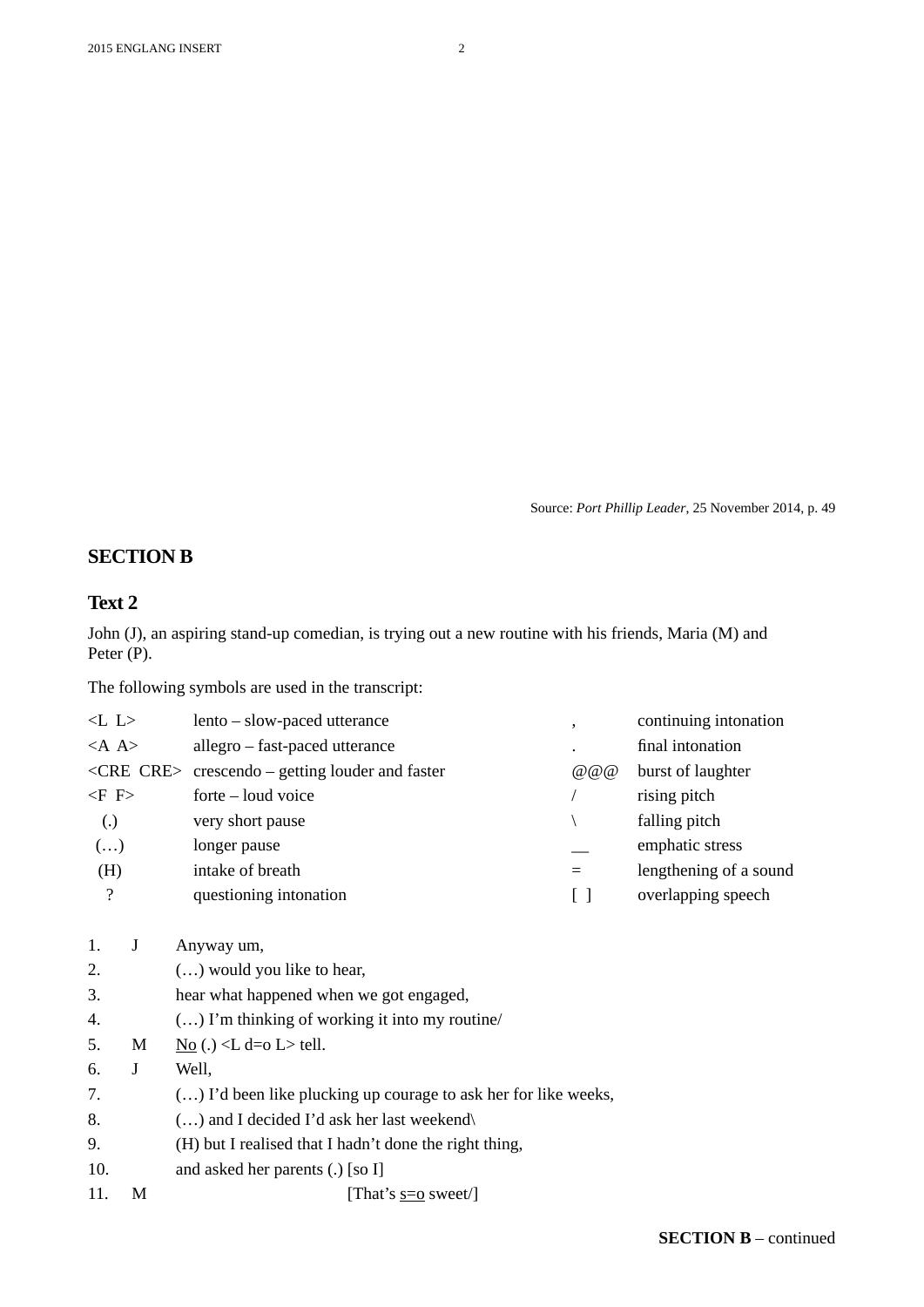| 12. | $\mathbf{P}$ | Yeah isn't it\                                                                                                                         |
|-----|--------------|----------------------------------------------------------------------------------------------------------------------------------------|
| 13. | J            | Well,                                                                                                                                  |
| 14. |              | (.) her oldies live in Shepparton,                                                                                                     |
| 15. |              | that's a two-hour plus trip and it was four o'clock on Friday/                                                                         |
| 16. | $\mathbf P$  | Cutting it a bit fine aren't we?                                                                                                       |
| 17. | $\mathbf J$  | Well,                                                                                                                                  |
| 18. |              | () I'd arranged to take her out at two the next day,                                                                                   |
| 19. |              | I had these special things planned.                                                                                                    |
| 20. |              | (.) Well I arrived at their house round six thirty,                                                                                    |
| 21. |              | to find no-one home.                                                                                                                   |
| 22. | M            | $\langle$ F Oh n=o F>                                                                                                                  |
| 23. |              | what did y' do?                                                                                                                        |
| 24. | $\bf J$      | What could I do?                                                                                                                       |
| 25. |              | I tried to jump the fence,                                                                                                             |
| 26. |              | but nearly got attacked by the dog/                                                                                                    |
| 27. | $\mathbf P$  | You're such a wuss,                                                                                                                    |
| 28. |              | scared of a dog                                                                                                                        |
| 29. | J            | Have you seen their dog?                                                                                                               |
| 30. |              | The size of a Great Dane,                                                                                                              |
| 31. |              | and it's not particularly friendly,                                                                                                    |
| 32. |              | tho' you'd think it'd know me by now/                                                                                                  |
| 33. | $\mathbf P$  | Just doin' its job                                                                                                                     |
| 34. | J            | So I waited on the front step till they got home,                                                                                      |
| 35. |              | lucky for me they arrived around seven,                                                                                                |
| 36. |              | very surprised to see me (.) but they invited me in,                                                                                   |
| 37. |              | (.) and gave me a drink $\langle$                                                                                                      |
| 38. | P            | Something strong I hope/                                                                                                               |
| 39. |              | $\lceil$ @ @ $\lceil$                                                                                                                  |
| 40. | M            | [@@@]                                                                                                                                  |
| 41. | J            | It took me like (.) ages to tell them I ah,                                                                                            |
| 42. |              | (.) wanted to marry their daughter,                                                                                                    |
| 43. |              | and it was well after eight,                                                                                                           |
| 44. |              | before I got back in my car to come back.                                                                                              |
| 45. |              | They were so thrilled I thought they would ring Kellie,                                                                                |
| 46. |              | and tell her before I could ask her.                                                                                                   |
| 47. | M            | That would be $s=0$ embarrassing                                                                                                       |
| 48. | $\mathbf J$  | I got home around about ten thirty and I still had lots to do.                                                                         |
| 49. |              | I'd arranged to take her on a helicopter flight the next day,                                                                          |
| 50. |              | but I woke up the next morning to like <l l="" pouring="" rain=""></l>                                                                 |
| 51. |              | <a 'cos="" a="" and="" bad="" call="" company="" couldn't="" fly="" from="" say="" that="" the="" they="" to="" was="" weather=""></a> |
| 52. | M            | What did you decide to do?                                                                                                             |
| 53. | $\bf J$      | I didn't have a clue but,                                                                                                              |
| 54. |              | I ah () I'd planned a beach barbecue later,                                                                                            |
| 55. |              | the weather improved a bit.                                                                                                            |
| 56. |              | I had the ring in my pocket and,                                                                                                       |
|     |              |                                                                                                                                        |